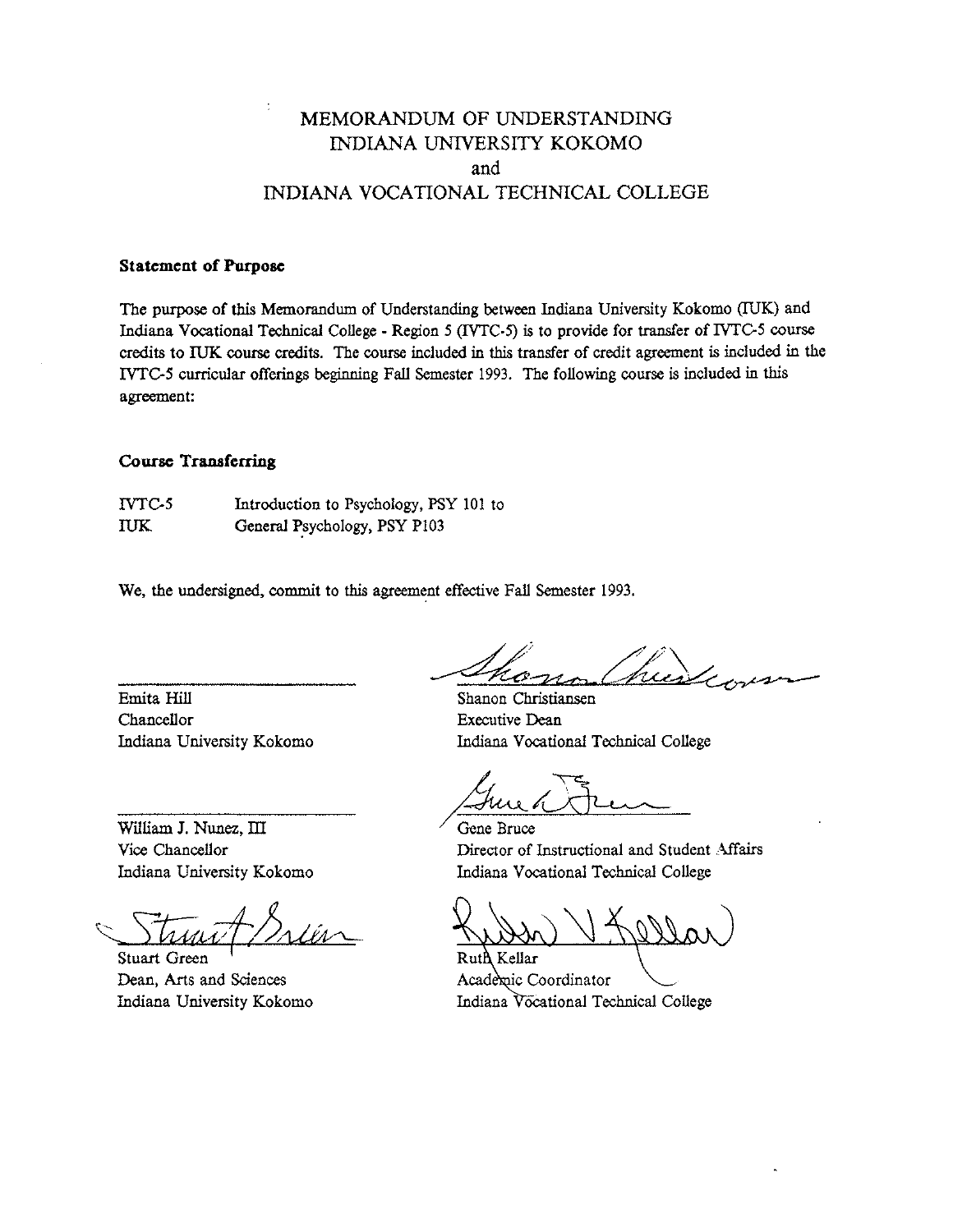### INDIANA VOCATIONAL TECHNICAL COLLEGE COURSE OUTLINE

- COURSE TITLE: Introduction to Psychology COURSE NUMREF:: PSY 101
- PREREBUISITES: Demonstrated competency of language and computational skills through appropriate assessment and/or successful completion of BSA program course work.
- PROGRAM: General Education General Education and Support Services

CREDIT HOURS: 3 CONTACT HOURS: 3 48 total contact hours

- CATALOG DESCRIPTION: Introduction to Psychology provides a general survey of the science of psychology. It includes the study of research methodology, emotion, biological foundations, learning and cognition, perception, development, personal ity, abnormal psychology, and social psychology.
- GENERAL COURSE OBJECTIVES: Upon successful completion of this course, the student will be expected to:
	- **1.** Demonstrate an understanding of psychology as a science and how psychologists study mental processes and human behavior.
	- 2. Demonstrate an understanding of the major subject areas within psychology.
	- 3. Demonstrate an ability to apply psychological principles and methods in understanding and making choices.
	- **4.** Demonstrate knowledge of the basic vocabulary of psychology, the major concepts and theories of psychology, and the major historical figures in psycho1 agy.
	- *5.* Demonstrate an ability to interpret data and recognize methodological issues, identify the differences and similar it ies between experimental and nonexper imental methods and understand the implications of the differences, and recognize the different roles for basic and applied research.
	- *6.* Demonstrate an appreciation **of** the relationship of psychology to other disciplines and the limits of psychology as a science.
- $METHOD(S)$  OF EVALUATION: The instructor is encouraged to use a var iety of means of assessment. There should be a minimum of four exams. Written exercises shoclld be included, and oral exercises are encouraged. The student must be informed of the procedures for evaluation in writing at the beginning of class.